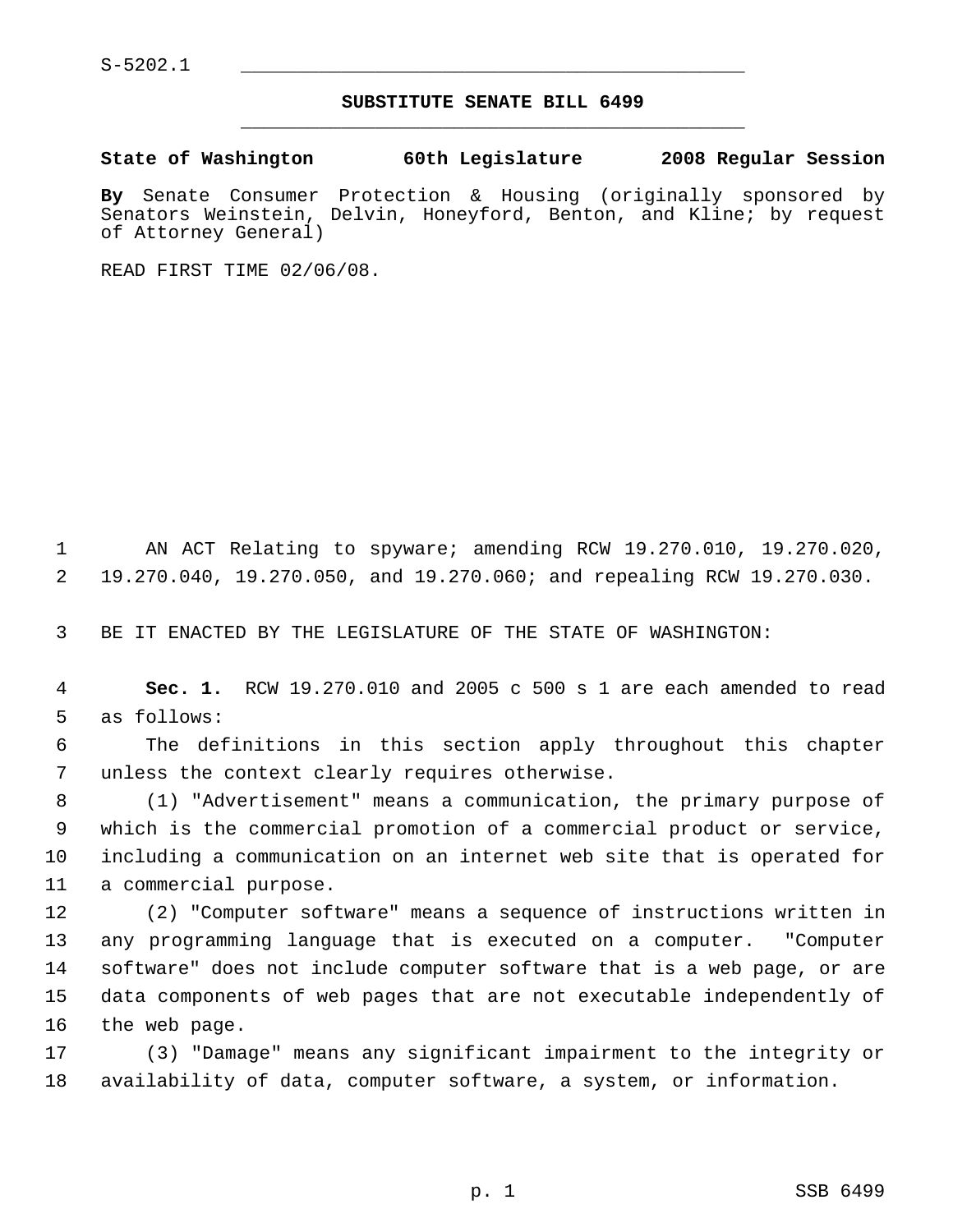(4) "Deceptive" means: (a) A materially false or fraudulent 2 statement; or (b) a statement or description that omits or misrepresents material information in order to deceive an owner or operator.

 (5) "Execute" means the performance of the functions or the carrying out of the instructions of the computer software.

7 (( $(5)$  "Intentionally deceptive" means any of the following:

8 (a) An intentionally and materially false or fraudulent statement;

 (b) A statement or description that intentionally omits or misrepresents material information in order to deceive an owner or 11 operator; and

 (c) An intentional and material failure to provide any notice to an 13 owner or operator regarding the installation or execution of computer 14 software in order to deceive the owner or operator.))

 (6) "Internet" means the global information system that is logically linked together by a globally unique address space based on the internet protocol (IP), or its subsequent extensions, and that is able to support communications using the transmission control protocol/internet protocol (TCP/IP) suite, or its subsequent extensions, or other IP-compatible protocols, and that provides, uses, or makes accessible, either publicly or privately, high level services layered on the communications and related infrastructure described in this subsection.

 (7) "Owner or operator" means the owner or lessee of a computer, or someone using such computer with the owner's or lessee's authorization. "Owner or operator" does not include any person who owns a computer before the first retail sale of such computer.

 (8) "Person" means any individual, partnership, corporation, limited liability company, or other organization, or any combination thereof.

 (9) "Personally identifiable information" means any of the following with respect to an individual who is an owner or operator:

(a) First name or first initial in combination with last name;

(b) A home or other physical address including street name;

(c) An electronic mail address;

 (d) A credit or debit card number, bank account number, or a password or access code associated with a credit or debit card or bank account;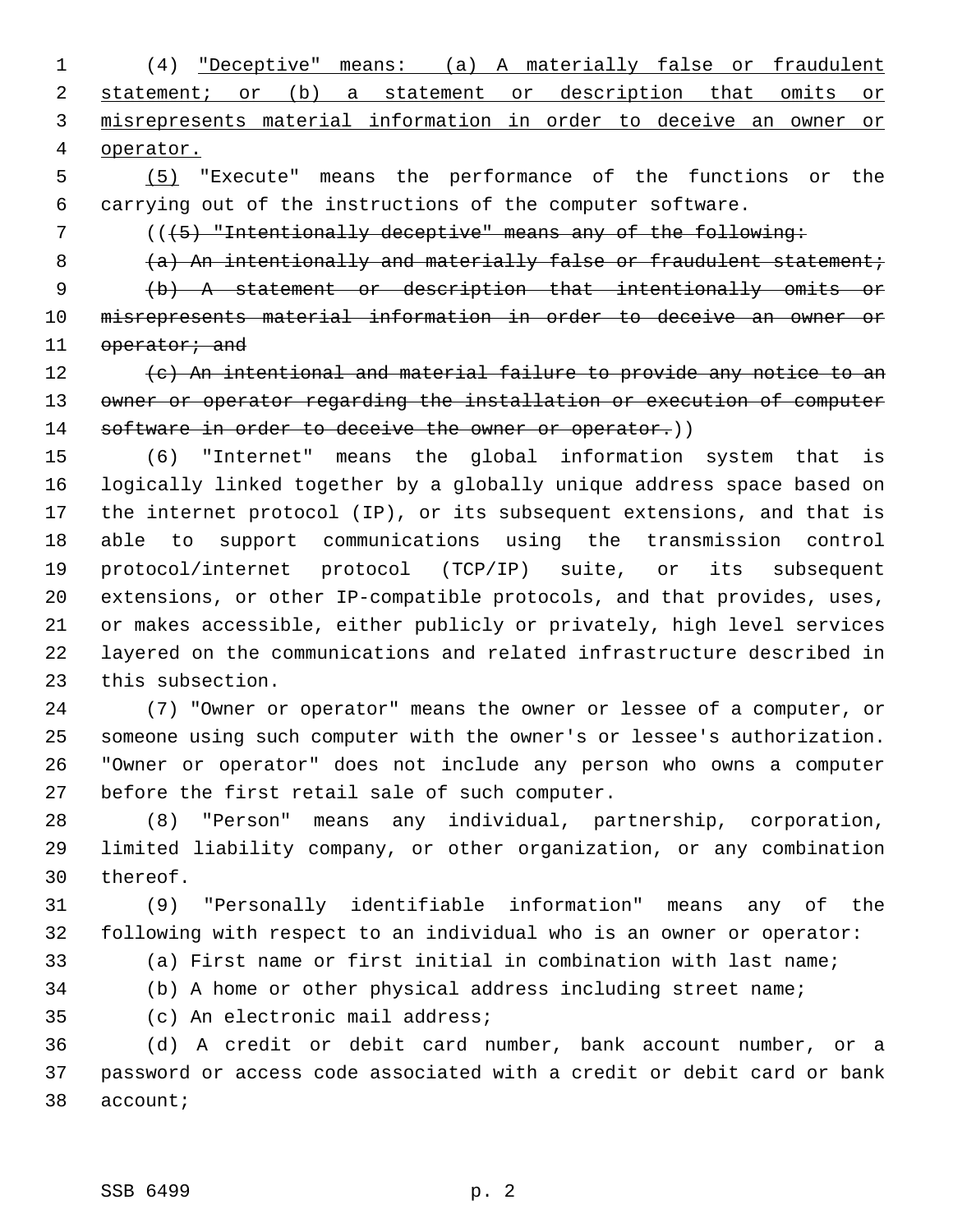- (e) Social security number, tax identification number, driver's license number, passport number, or any other government-issued 3 identification number; ((and)) or
- (f) Any of the following information in a form that personally identifies an owner or operator:
- (i) Account balances;
- 7 (ii) Overdraft history; ((and)) or
- (iii) Payment history.

 (10) "Procure" means to knowingly, or with conscious avoidance of knowledge, pay or provide other consideration to, or induce, another person to transmit on one's behalf.

12 (11) "Transmit" means to knowingly, or with conscious avoidance of 13 knowledge, transfer, send, or make available computer software, or any component thereof, via the internet or any other medium, including local area networks of computers, other nonwire transmission, and disc or other data storage device. "Transmit" does not include any action by a person providing:

- (a) The internet connection, telephone connection, or other means 19 of transmission capability ((such as a compact disk or digital video disk)) through which the software was made available;
- (b) The storage or hosting of the software program or a web page 22 through which the software was made available, unless the person providing the storage or hosting services knows or reasonably should know there is or will be a violation of this chapter, and participates in or ratifies the actions constituting the violation; or

 (c) An information location tool, such as a directory, index reference, pointer, or hypertext link, through which the user of the computer located the software, unless such person receives a direct economic benefit from the execution of such software on the computer.

 **Sec. 2.** RCW 19.270.020 and 2005 c 500 s 2 are each amended to read as follows:

32 It is unlawful for a person ((who is not an owner or operator to 33 transmit computer software to the owner or operator's computer with actual knowledge or with conscious avoidance of actual knowledge and to use such software to do)), without the authorization of the owner or operator, to transmit, or procure the transmission of, software to the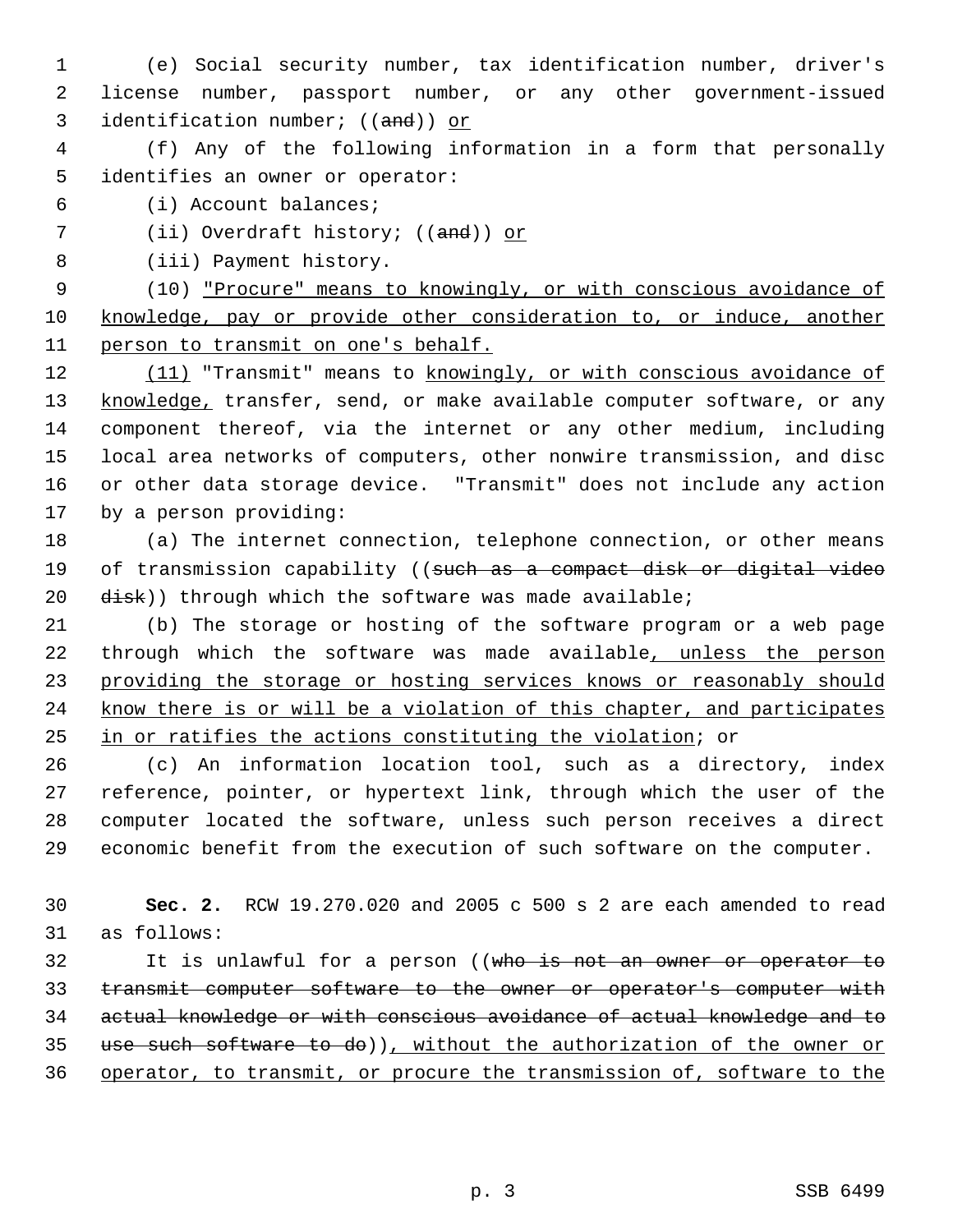1 owner or operator's computer with actual knowledge or conscious 2 avoidance of actual knowledge that the software does any of the 3 following: 4 (1) ((Modify)) Modifies, through ((intentionally)) deceptive means, 5 settings that control any of the following: 6 (a) The page that appears when an owner or operator launches an 7 internet browser or similar computer software used to access and 8 navigate the internet; 9 (b) The default provider or web proxy the owner or operator uses to 10 access or search the internet;  $((and))$ 11 (c) The owner or operator's list of bookmarks used to access web 12 pages; or 13 (d) The toolbars or buttons of the owner or operator's internet 14 browser or similar computer software used to access and navigate the 15 internet; 16 (2) Collects, through intentionally deceptive means, personally 17 identifiable information( $($ 18 (a) Through the use of a keystroke-logging function that records 19 all keystrokes made by an owner or operator and transfers that 20 information from the computer to another person; 21 (b) In a manner that correlates such information with data 22 respecting all or substantially all of the web sites visited by an 23 owner or operator, other than web sites operated by the person 24 collecting such information; and 25 (c) Described in RCW 19.270.010(9) (d), (e), or  $(f)(i)$  or (ii) by 26 extracting the information from the owner or operator's hard drive)) 27 through the use of a keystroke-logging function or through extracting 28 the information from the owner or operator's hard drive; 29 (3) Prevents, through intentionally deceptive means, an owner or 30 operator's reasonable efforts to block the installation or execution 31 of, or to disable, computer software ((by causing the software that the 32 owner or operator has properly removed or disabled automatically to 33 reinstall or reactivate on the computer)); 34 (4) ((<del>Intentionally</del>)) Misrepresents that computer software will be 35 uninstalled or disabled by an owner or operator's action; ((and))

36 (5) Through intentionally deceptive means, removes, disables, or 37 renders inoperative security, antispyware, or antivirus computer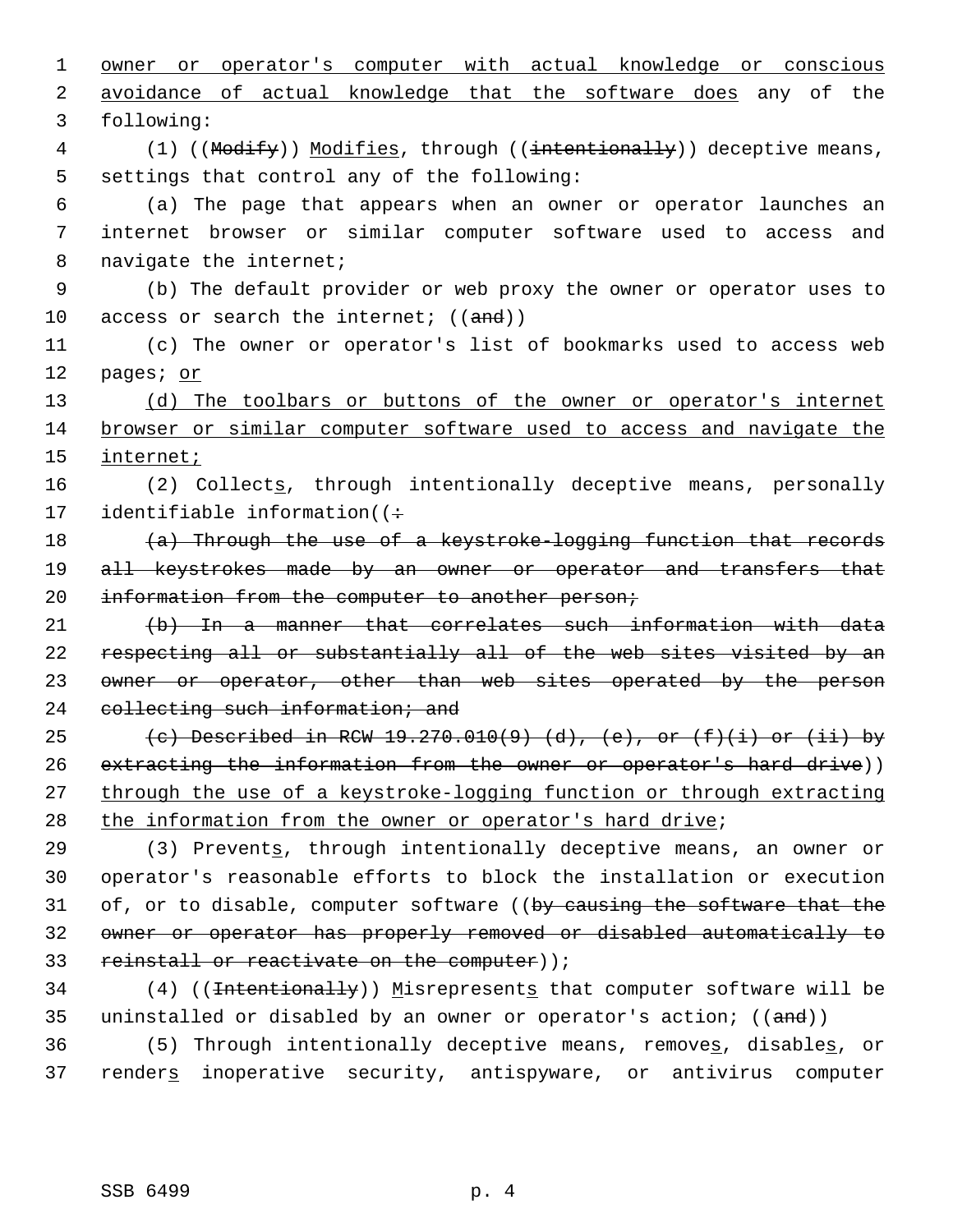| 1              | software installed on the computer, or through intentionally deceptive  |
|----------------|-------------------------------------------------------------------------|
| 2              | means disables the ability of such computer software to update          |
| 3              | automatically;                                                          |
| $\overline{4}$ | (6) Accesses or uses the modem or internet service for such             |
| 5              | computer to cause damage to the computer or cause an owner or operator  |
| 6              | to incur financial charges for a service that is not authorized by the  |
| 7              | owner or operator;                                                      |
| 8              | (7) Opens multiple, sequential, stand-alone advertisements in the       |
| 9              | owner or operator's computer without the authorization of the owner or  |
| 10             | operator and that a reasonable computer user cannot close without       |
| 11             | turning off the computer or closing the internet browser;               |
| 12             | (8) Uses the owner or operator's computer as part of an activity        |
| 13             | performed by a group of computers for the purpose of causing damage to  |
| 14             | another computer or person including, but not limited to, launching a   |
| 15             | denial of service attack;                                               |
| 16             | (9) Transmits or relays commercial electronic mail or a computer        |
| 17             | virus from the owner or operator's computer, where the transmission or  |
| 18             | relaying is initiated by a person other than the owner or operator;     |
| 19             | (10) Modifies any of the following settings related to the              |
| 20             | computer's access to, or use of, the internet:                          |
| 21             | (a) Settings that protect information about the owner or operator       |
| 22             | in order to make unauthorized use of the owner or operator's personally |
| 23             | identifiable information; or                                            |
| 24             | (b) Security settings in order to cause damage to a computer; or        |
| 25             | (11) Prevents an owner or operator's reasonable efforts to block        |
| 26             | the installation of, or to disable, computer software by doing any of   |
| 27             | the following:                                                          |
| 28             | (a) Presenting the owner or operator with an option to decline          |
| 29             | installation of computer software and with knowledge or conscious       |
| 30             | avoidance of knowledge that when the option is selected the             |
| 31             | installation nevertheless proceeds; or                                  |
| 32             | (b) Falsely representing that computer software has been disabled.      |
|                |                                                                         |
| 33             | RCW 19.270.040 and 2005 c 500 s 4 are each amended to read<br>Sec. $3.$ |
| 34             | as follows:                                                             |
| 35             | It is unlawful for a person who is not an owner or operator to do       |
| 36             | any of the following with regard to the owner or operator's computer:   |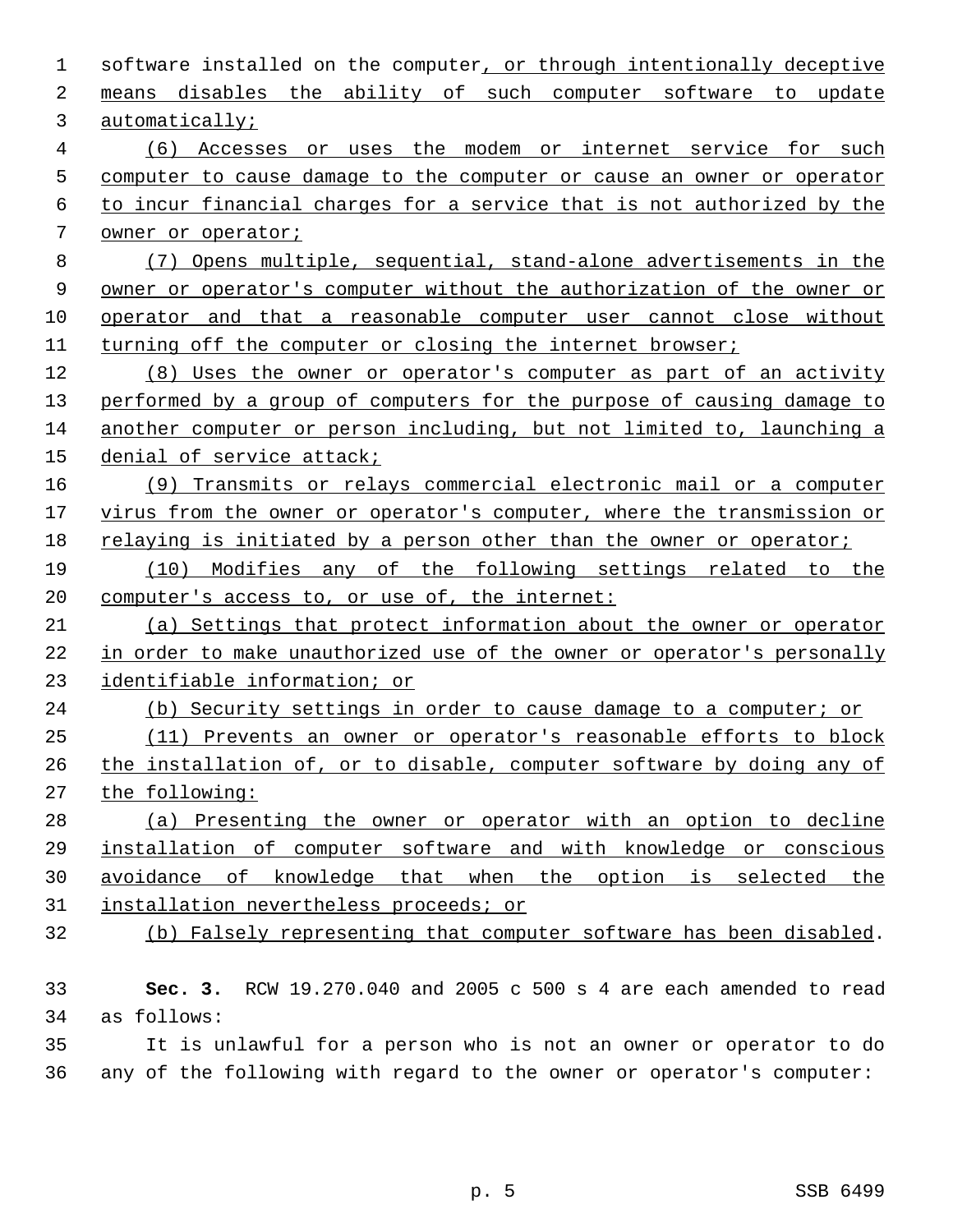(1) Induce an owner or operator to install a computer software 2 component onto the computer by ((intentionally)) deceptively misrepresenting the extent to which installing the software is necessary for maintenance, update, or repair of the computer or 5 computer software, for security or privacy reasons ((or)), for the proper operation of the computer, in order to open, view, or play a 7 particular type of content; ((and)) or

 (2) Induce an owner or operator to install a computer software component onto the computer by displaying a pop-up, web page, or other message that deceptively misrepresents the source of the message; or

 (3) Deceptively cause the execution on the computer of a computer 12 software component ((with the intent of causing)) that causes the owner or operator to use the component in a manner that violates any other provision of this section.

 **Sec. 4.** RCW 19.270.050 and 2005 c 500 s 5 are each amended to read as follows:

17 Neither RCW ((19.270.030 or)) 19.270.020 (5) through (11) nor  $((\theta \cdot \hat{r}))$  19.270.040  $((\theta \cdot \theta \cdot \hat{r}))$  apply to any monitoring of, or interaction with, a subscriber's internet or other network connection or service, or a computer, by a telecommunications carrier, cable operator, computer hardware or software provider, or provider of information service or interactive computer service for network or computer security purposes, diagnostics, technical support, maintenance, repair, authorized updates of software or system firmware, authorized remote system management, or detection or prevention of the unauthorized use of or fraudulent or other illegal activities in connection with a network, service, or computer software, including scanning for and removing software under this chapter. This section shall not be construed to provide a defense to liability under common law, or any other applicable state or federal law, nor shall it be construed as an affirmative grant of authority to engage in any of the activities listed in this section.

 **Sec. 5.** RCW 19.270.060 and 2005 c 500 s 6 are each amended to read as follows:

 (1) In addition to any other remedies provided by this chapter or any other provision of law, the attorney general, or a provider of